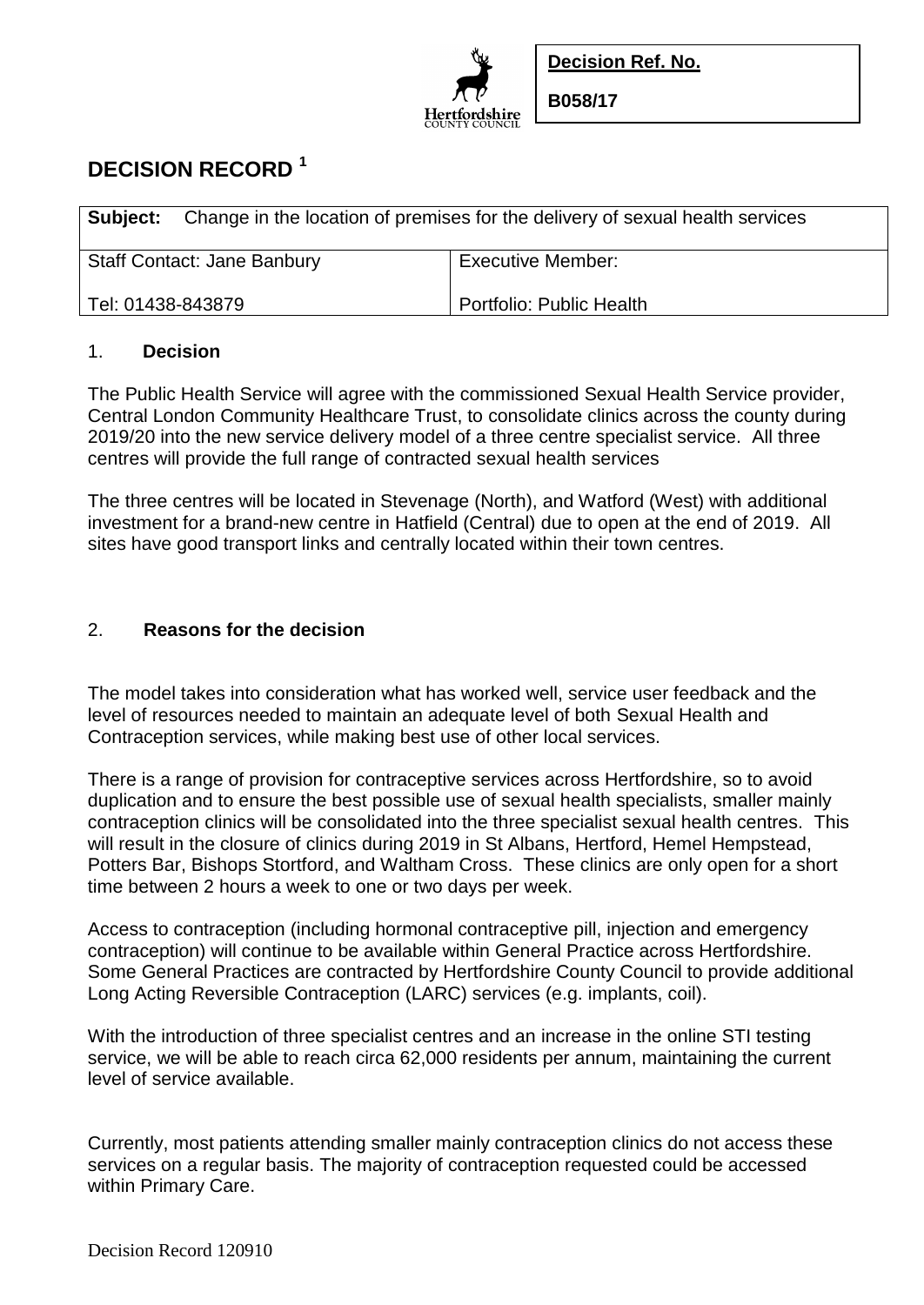These changes will enable the Council to provide a broad skill mix of staff working within each sexual health centre and make best use of specialist Consultant and nurse led time, making each centre a focus of excellence for those with complex sexual health needs.

We will continue to consult with stakeholders including GP's and Children Services and provide regular updates on the launch of the strategy and developments of the new service model.

Service users will be informed on changes to services in advance of closures and offered alternative clinics and services.

An EqIA has been undertaken.

## 3. **Alternative options considered and rejected <sup>2</sup>**

Public Health considered maintaining current service provision and staffing arrangements. This was rejected as the changes to the service model are in line with the council's intent for sexual health provision over the next 5 years, building on evidence and incorporating new technologies and cost-effective delivery models.

### 4. **Consultation**

- (a) Comments of Executive Member : Cllr Tim Hutchings<sup>34</sup>
- (b) Comments of other consultees <sup>5</sup>

### 5. **Following consultation with, and the concurrence of the Executive Member, I am proceeding with the proposed decision.**

Signed: ………………………..

Title: ……Director of Public Health ………………….. Date: …June 6th 2019………….